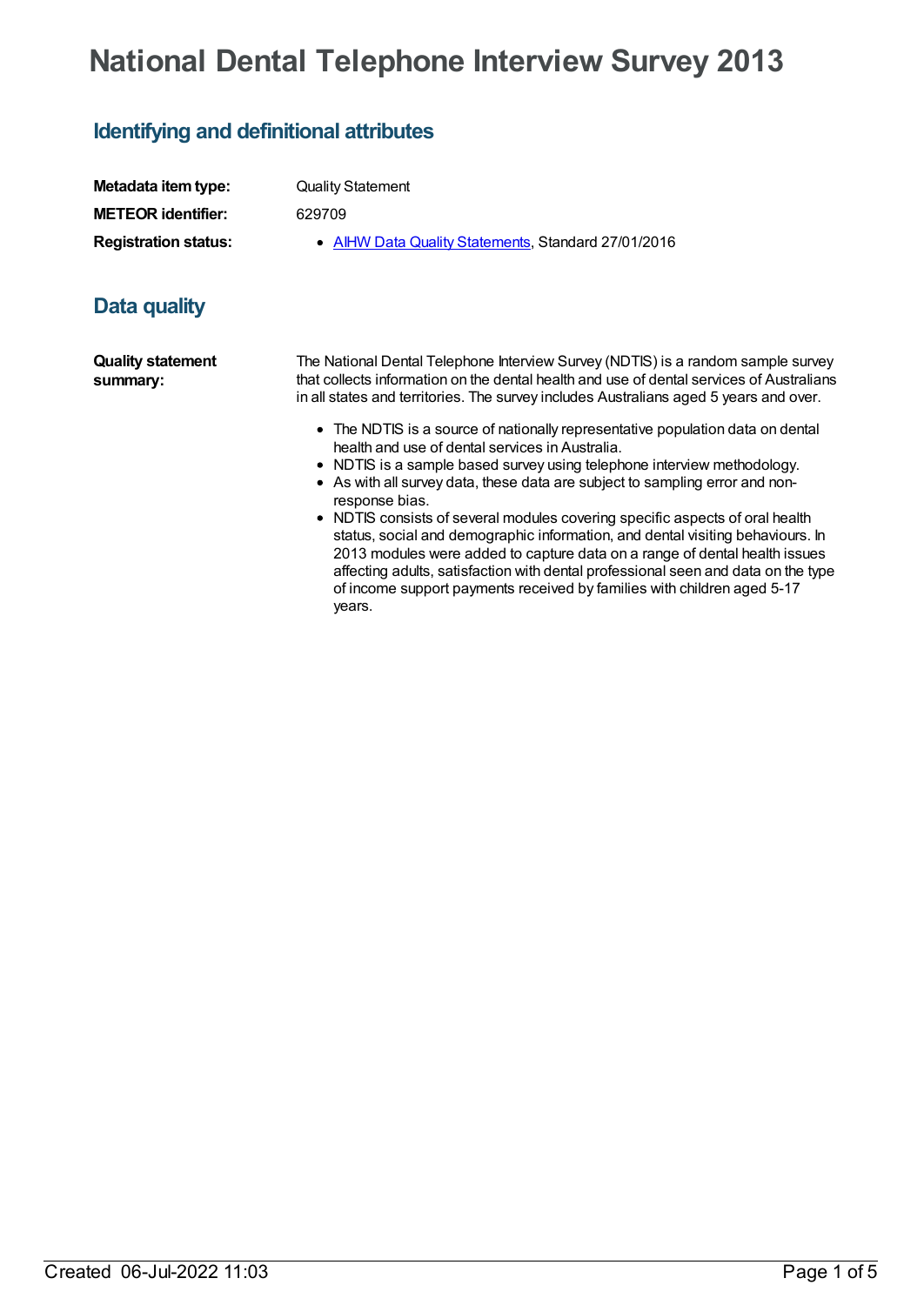| Institutional environment: | The AIHW is a major national agency set up by the Australian Government under the<br>Australian Institute of Health and Welfare Act 1987 to provide reliable, regular and<br>relevant information and statistics on Australia's health and welfare. It is an<br>independent corporate Commonwealth entity established in 1987, governed by a<br>management board, and accountable to the Australian Parliament through the Health<br>portfolio.                                                                     |
|----------------------------|---------------------------------------------------------------------------------------------------------------------------------------------------------------------------------------------------------------------------------------------------------------------------------------------------------------------------------------------------------------------------------------------------------------------------------------------------------------------------------------------------------------------|
|                            | The Institute aims to improve the health and wellbeing of Australians through better<br>health and welfare information and statistics. It collects and reports information on a<br>wide range of topics and issues, ranging from health and welfare expenditure,<br>hospitals, disease and injury, and mental health, to ageing, homelessness, disability<br>and child protection.                                                                                                                                  |
|                            | The Institute also plays a role in developing and maintaining national metadata<br>standards. This work contributes to improving the quality and consistency of national<br>health and welfare statistics. The Institute works closely with governments and non-<br>government organisations to achieve greater adherence to these standards in<br>administrative data collections to promote national consistency and comparability of<br>data and reporting.                                                      |
|                            | One of the main functions of the AIHW is to work with the states and territories to<br>improve the quality of administrative data and, where possible, to compile national<br>data sets based on data from each jurisdiction, to analyse these data sets and<br>disseminate information and statistics.                                                                                                                                                                                                             |
|                            | The Australian Institute of Health and Welfare Act 1987, in conjunction with<br>compliance to the Privacy Act 1988 (Cth), ensures that the data collections<br>managed by the AIHW are kept securely and under the strictest conditions with<br>respect to privacy and confidentiality.                                                                                                                                                                                                                             |
|                            | For further information see the AIHW website http://www.aihw.gov.au/.                                                                                                                                                                                                                                                                                                                                                                                                                                               |
|                            | The NDTIS is conducted on behalf of AIHW by the Dental Statistics and Research<br>Unit (DSRU) located at the University of Adelaide, a collaborating unit of the AIHW. In<br>this capacity the DSRU is subject to the provisions of the AIHW Act and the Privacy<br>Act.                                                                                                                                                                                                                                            |
| <b>Timeliness:</b>         | NDTIS 2013 was conducted from June 2013 to March 2014. Data from this<br>collection were first published in January 2016 online and as a print-on demand<br>publication (AIHW: Chrisopoulos S, Harford JE & Ellershaw A 2016. Oral health and<br>dental care in Australia: key facts and figures 2015. Cat. no. DEN 229. Canberra:<br>AlHW), available at (http://www.aihw.gov.au/publications/).                                                                                                                   |
| <b>Accessibility:</b>      | The DSRU produces a number of statistical reports based on the NDTIS, available<br>free of charge from its<br>website (http://www.adelaide.edu.au/arcpoh/publications/reports).                                                                                                                                                                                                                                                                                                                                     |
|                            | Reports are also available from the AIHW website (http://www.aihw.gov.au/dental-<br>and-oral-health/).                                                                                                                                                                                                                                                                                                                                                                                                              |
|                            | Data not available online or in reports and customised tables can be requested via<br>the AIHW Digital and Media Communications Unit on (02) 6244 1000 or via email to<br>info@aihw.gov.au. Queries can also be directed to arcpoh@adelaide.edu.au.                                                                                                                                                                                                                                                                 |
| Interpretability:          | NDTIS consists of several modules: oral health status, perceived need, access to<br>dental services and visiting behaviour, treatment received in the previous 12 months,<br>waiting time for dental care, social impact of oral health status, barriers to accessing<br>dental care, cardholder status, dental insurance status and sociodemographics. In<br>2013 the following modules were included: dental health concerns and type of<br>income support payments received by families with children aged 5-17. |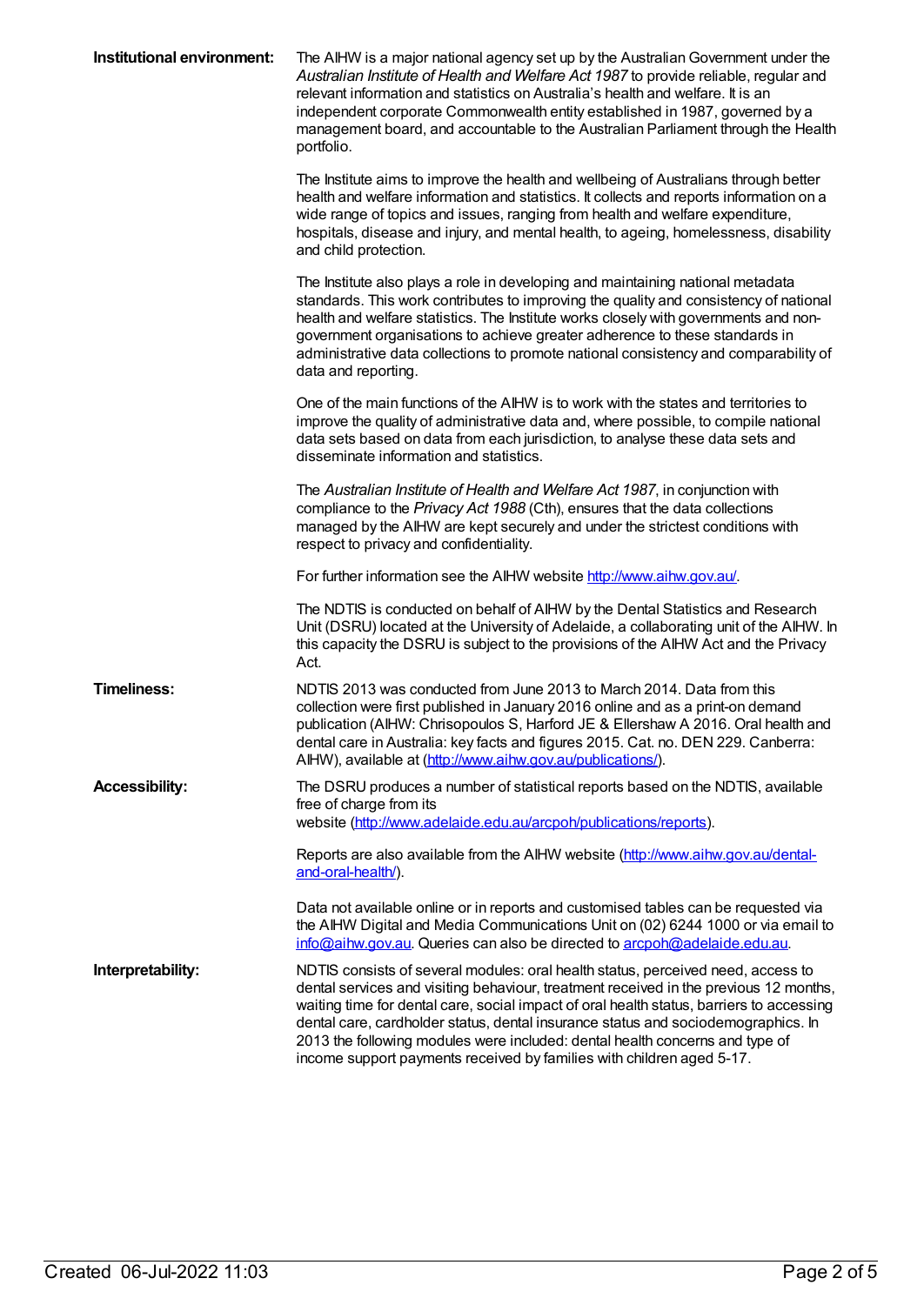**Relevance:** The NDTIS is a random sample survey that collects information on the dental health and use of dental services of Australians in all states and territories. The scope of the survey includes both public and private dental services, and emergency as well as general visits (i.e. check-ups and consultations for problems not classified as emergencies).

> The survey data included people aged 5 years and over who were resident in households that had a telephone number listed in the electronic White Pages and people who were contactable by mobile telephone. Those who did not have a mobile phone and were not listed in the electronic White Pages were not represented in the sample. As NDTIS does not specifically identify dental services provided through hospitals, or services provided for orthodontic reasons, it was not possible to exclude these services from usage rates.

> The target sample size for the 2013 NDTIS was 6,600 adults aged 18 years or older, and 1,400 children aged 5–17 years. The number of survey participants after data editing was completed is provided in the following table.

| Age group       | Sample size |  |  |
|-----------------|-------------|--|--|
| 5-17 year olds  | 1,616       |  |  |
| 18-24 year olds | 517         |  |  |
| 25-44 year olds | 1.798       |  |  |
| 45-64 year olds | 2.543       |  |  |
| $65+$ year olds | 1,482       |  |  |
| Total           | 7,956       |  |  |

**Accuracy:** Data were collected from a random sample of Australians selected using an overlapping dual sampling frame design. The first sampling frame was created from the electronic product 'Australia on Disc 2012 Residential' supplied by United Directory Systems. This product is an electronic listing of persons/households listed in the White Pages across Australia and is updated annually. Both landline and mobile telephone numbers were provided on records where applicable. A stratified two-stage sample design was used to select a sample of persons from this sampling frame. Records listed on the frame were stratified by State/Territory and region where region was defined as Greater Capital City/Rest of State. A systematic sample of records was selected from each stratum using specified sampling fractions. Once telephone contact was made with a selected household, one person aged 18 years or older was randomly selected. On completion of the adult questionnaire, if the household contained children aged 5-17 years then one child was randomly selected to participate in the survey.

> To include Australian households that were not listed in the White Pages a second sampling frame was used that consisted of 20,000 randomly generated mobile telephone numbers. This sampling frame was supplied by Sampleworx and the mobile telephone numbers were created by appending randomly generated suffix numbers to all known Australian mobile prefix numbers. As the mobile numbers did not contain address information the sampling frame could not be stratified by geographic region. A random sample of mobile numbers was selected from the frame and contacted to establish the main user of the mobile phone. Providing this person was aged 18 years or older they were asked to participate in the survey. On completion of the adult questionnaire, if the adult's household contained children aged 5-17 years then one child was randomly selected to participate in the survey.

The NDTIS sample consisted of 6,931 persons participating from the electronic White Pages sampling frame (the EWP sample) and 1,025 persons participating from the randomly generated Mobile number sampling frame (the Mobile sample).

Testing of the NDTIS questionnaire program was conducted during April and May 2013 and involved informal in-house testing and a pilot test conducted with Adelaide residents. Indigenous status is recorded but due to the small number of Indigenous persons surveyed estimates cannot be considered to be representative of the Indigenous population.

An overall participation rate of 34.3% was achieved in the 2013 survey. Households that were out of scope or unable to be contacted are excluded from the calculation of participation rates. A total of 38,108 unique telephone numbers were called resulting in 6,348 households with one or more completed interviews. The participation rate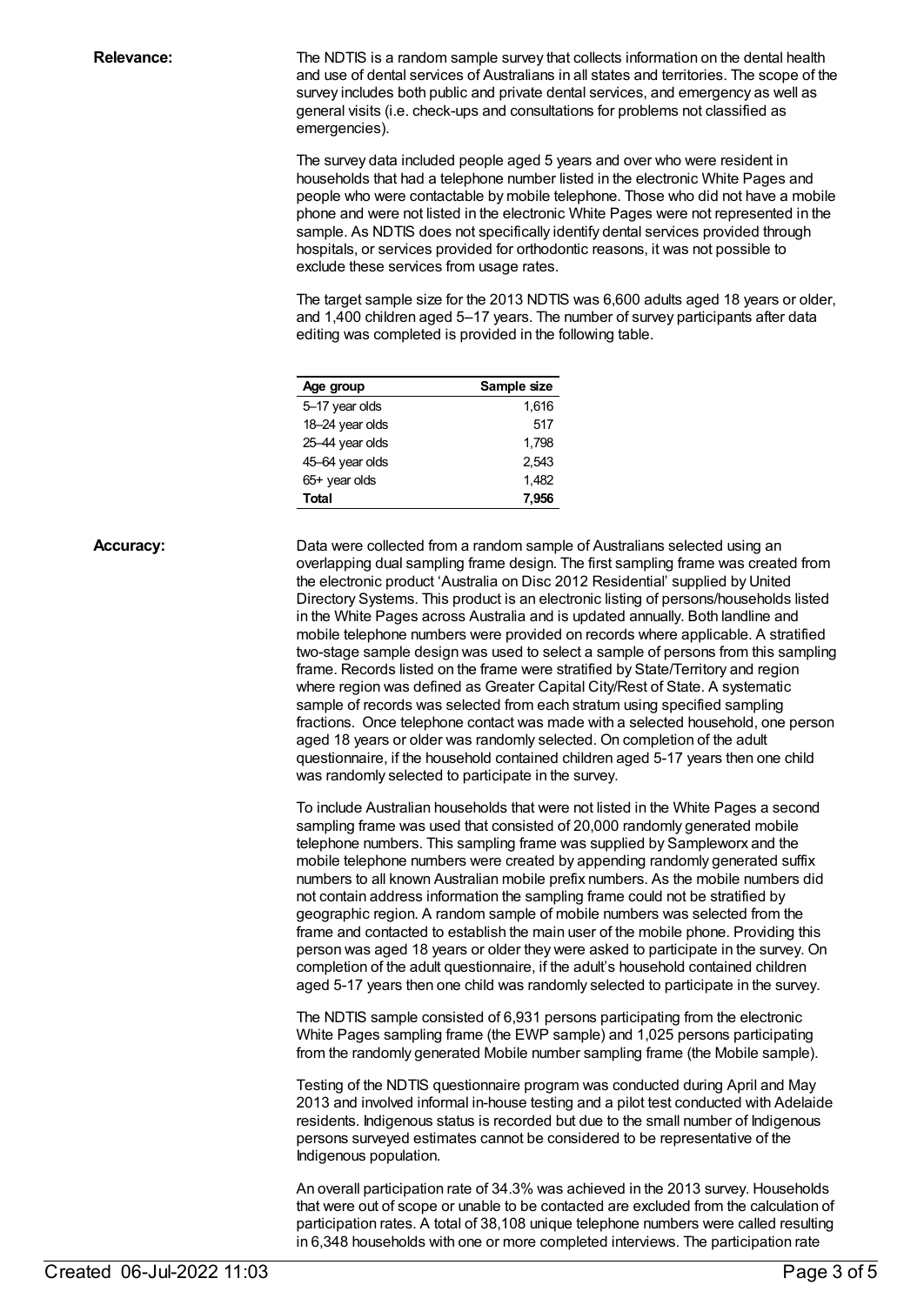for the EWP sample was 34.7% with stratum participation rates ranging from 27.4% in Sydney through to 48.7% in non-metropolitan South Australia. The participation rate for the Mobile sample was 32.3%.

| <b>Stratum</b>                      | <b>Total</b><br>sample | Out of<br>scope | <b>Unable</b><br>to<br>contact | Could<br>contact<br>but not<br>resolved | <b>Refusal</b> | Partic-<br>ipating<br>hous-<br>eholds | Per<br>cent<br>partic-<br>ipation |
|-------------------------------------|------------------------|-----------------|--------------------------------|-----------------------------------------|----------------|---------------------------------------|-----------------------------------|
| <b>EWP</b><br>Sample                |                        |                 |                                |                                         |                |                                       |                                   |
| Sydney                              | 4,396                  | 1,538           | 650                            | 133                                     | 1,469          | 606                                   | 27.4%                             |
| Balance of<br>New South<br>Wales    | 2,364                  | 833             | 259                            | 54                                      | 769            | 449                                   | 35.3%                             |
| Melbourne                           | 3,323                  | 1,033           | 460                            | 111                                     | 1,146          | 573                                   | 31.3%                             |
| Balance of<br>Victoria              | 1,793                  | 565             | 224                            | 36                                      | 583            | 385                                   | 38.3%                             |
| <b>Brisbane</b>                     | 2,460                  | 907             | 326                            | 61                                      | 726            | 440                                   | 35.9%                             |
| Balance of<br>Queensland            | 2,594                  | 901             | 362                            | 64                                      | 849            | 418                                   | 31.4%                             |
| Adelaide                            | 2,278                  | 1,045           | 277                            | 57                                      | 510            | 389                                   | 40.7%                             |
| Balance of<br>South<br>Australia    | 1,375                  | 602             | 161                            | 29                                      | 285            | 298                                   | 48.7%                             |
| Perth                               | 1,934                  | 607             | 255                            | 59                                      | 682            | 331                                   | 30.9%                             |
| Balance of<br>Western<br>Australia  | 1,259                  | 399             | 197                            | 35                                      | 398            | 230                                   | 34.7%                             |
| Hobart                              | 1,258                  | 454             | 174                            | 34                                      | 357            | 239                                   | 37.9%                             |
| Balance of<br>Tasmania              | 1,139                  | 358             | 145                            | 29                                      | 352            | 255                                   | 40.1%                             |
| Australian<br>Capital<br>Territory  | 2,046                  | 720             | 359                            | 50                                      | 498            | 419                                   | 43.3%                             |
| Darwin                              | 1,650                  | 632             | 267                            | 55                                      | 466            | 230                                   | 30.6%                             |
| Balance of<br>Northern<br>Territory | 1,646                  | 660             | 341                            | 43                                      | 385            | 217                                   | 33.6%                             |
| Total                               | 31,515                 | 11,254          | 4,457                          | 850                                     | 9,475          | 5,479                                 | 34.7%                             |
| Mobile<br>Sample                    | 6,593                  | 2,401           | 1,498                          | 376                                     | 1,449          | 869                                   | 32.3%                             |
| <b>TOTAL</b>                        | 38,108                 | 13,655          | 5,955                          | 1,226                                   | 10,924         | 6,348                                 | 34.3%                             |

As with all survey data, these data are subject to sampling error and non-response bias. Data are weighted and the magnitude of sampling error is indicated by 95% confidence intervals included with all published estimates.

Interviews were rendered invalid if they were missing the demographic data necessary to derive the survey weights. These requirements were the sex, age, residential location, and for persons selected from the EWP sampling frame, the number of persons resident in the household who were eligible for selection. Due to incomplete data, 7 records (0.1%) were excluded from the final dataset.

For those records which were able to be weighted there were very few missing data